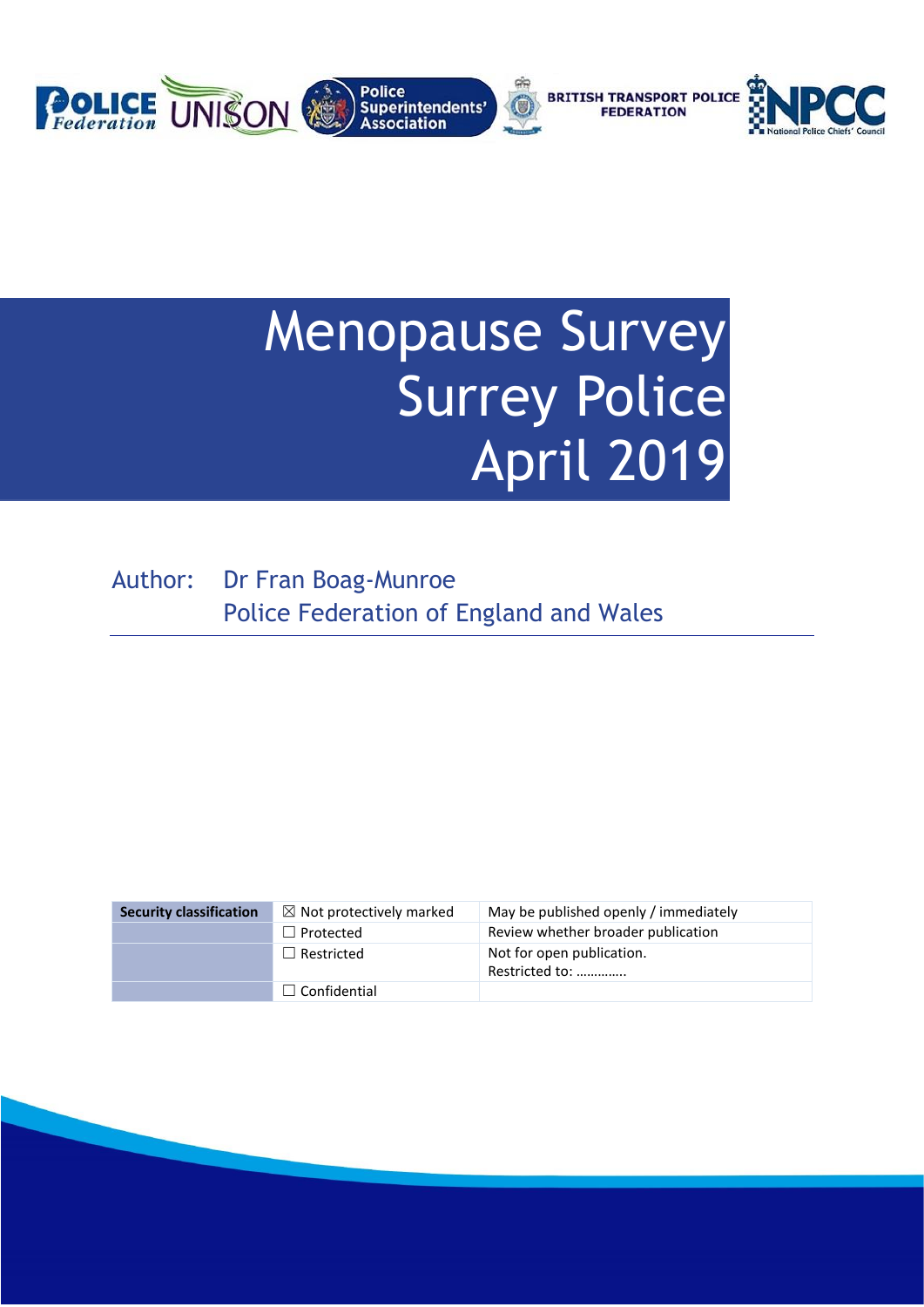## **Contents**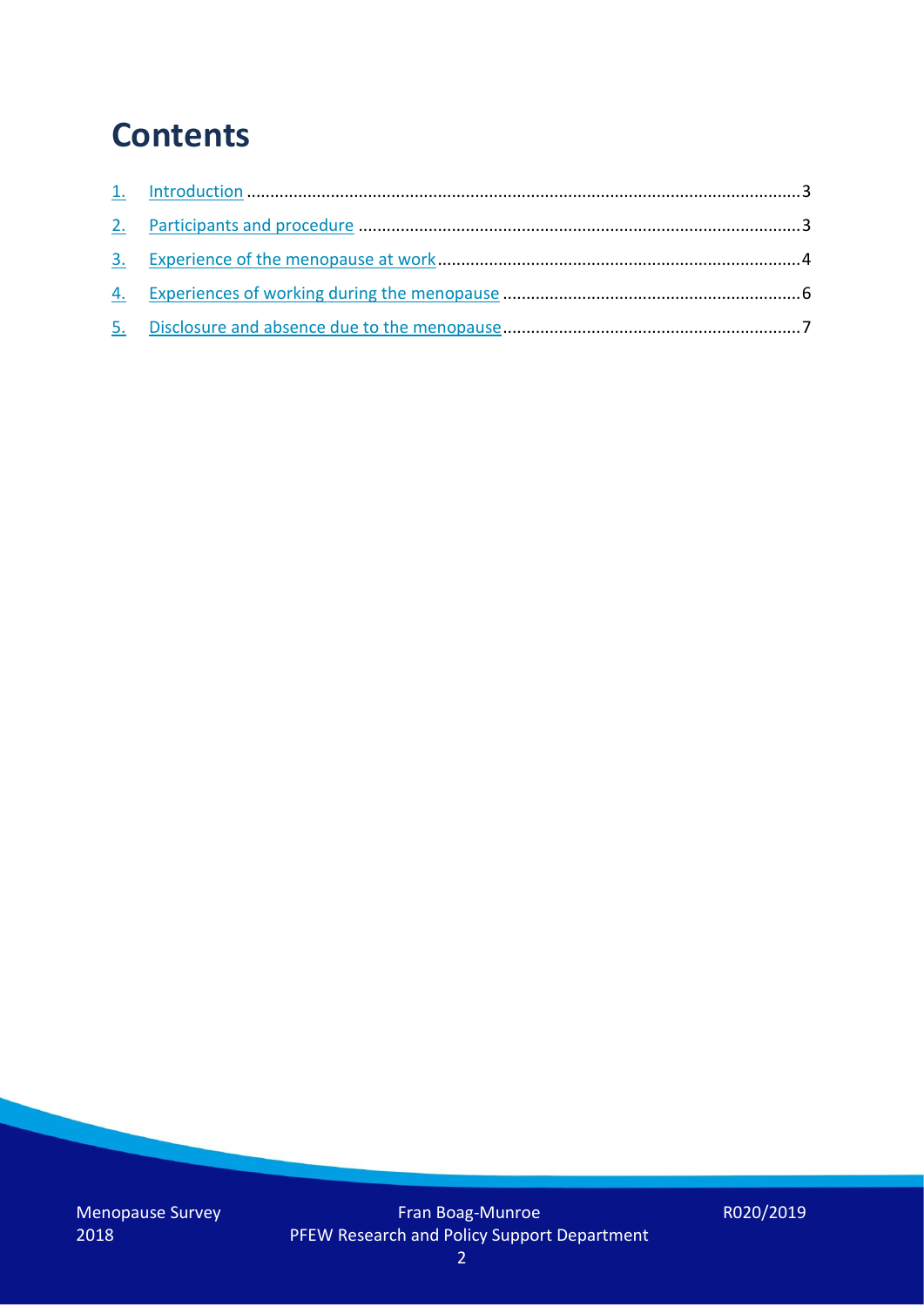# **1. Introduction**

The Menopause Survey was the first of its kind to examine the experiences and awareness of the menopause amongst police officers and police staff at a national level in England and Wales. In particular, it looked at the experiences of individuals who have either gone through or are going through the menopause, as well as the experiences and awareness of managers and supervisors in terms of supporting individuals who are going through the menopause.

This report provides an overview of some of the key findings from the survey for Surrey Police.

### **2. Participants and procedure**

Overall 134 responses were received from respondents in Surrey Police. 49% of responses were from police officers and 51% were from police staff.

103 respondents completed questions about their experiences of the menopause at work. 36 respondents answered questions relevant to line managers and supervisors (there was an overlap of 26 respondents who completed both sets of questions). A further 21 responses were received from other respondents within Surrey Police (i.e. respondents without personal experience of the menopause or managerial responsibilities.

This report only provides a summary of responses to questions about the experience of the menopause at work. Due to the smaller number of respondents who answered questions relevant to line managers or questions relevant to individuals who do not have personal experience of the menopause, these responses have not been reported below, however they have been included within the national statistics.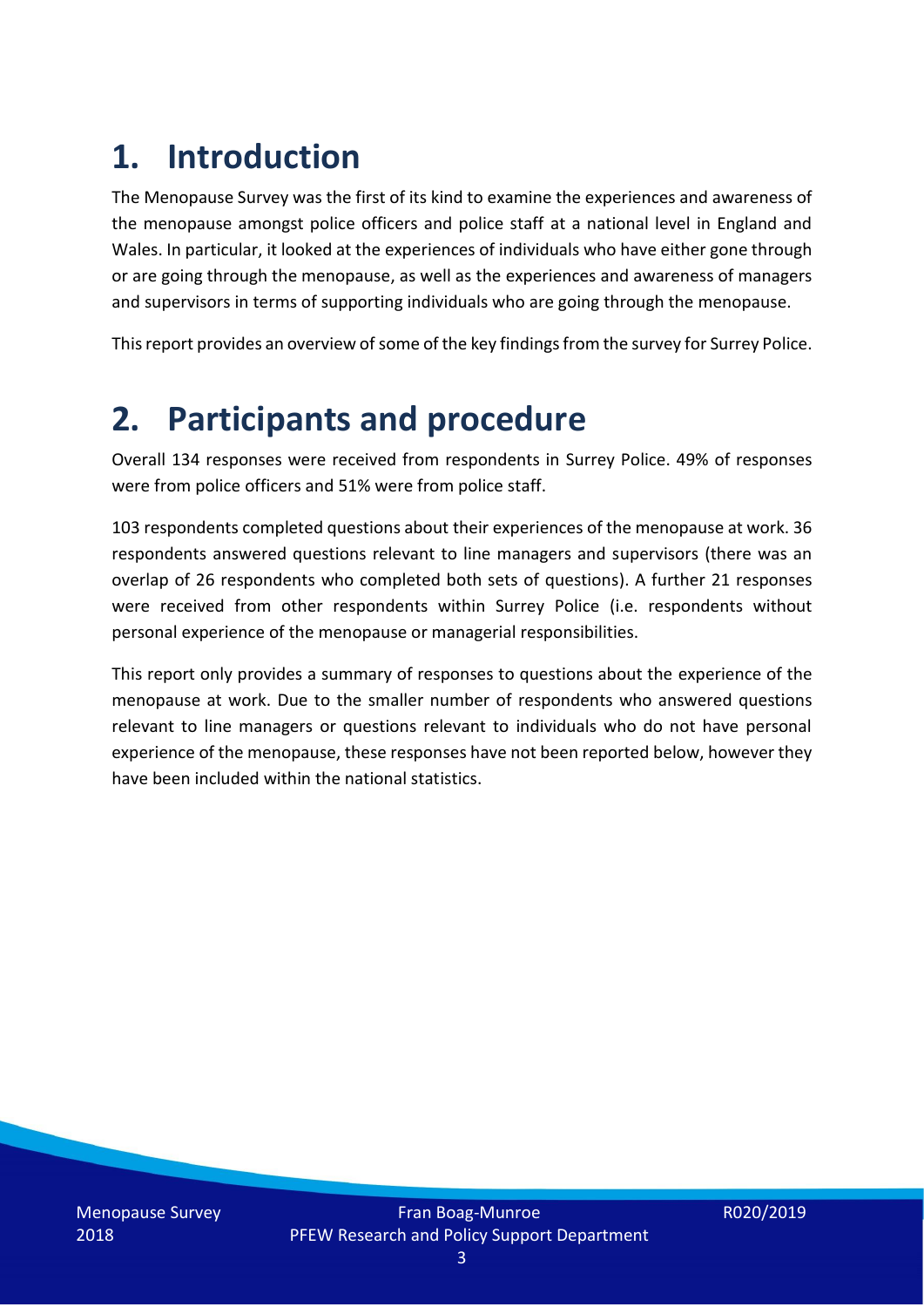### **3. Experience of the menopause at work**

78% of respondents in Surrey Police said that symptoms of the menopause were either moderately or extremely problematic. This is higher than the national average, where 76% of respondents reported that symptoms of the menopause were moderately or extremely problematic.



Respondents were asked about the aspects of their working environment that made coping with symptoms of the menopause moderately or extremely difficult. The proportion of respondents in Surrey Police who reported that these aspects of their working environment made coping moderately or extremely difficult are presented in Table 1 below, along with the corresponding proportions for the country as a whole.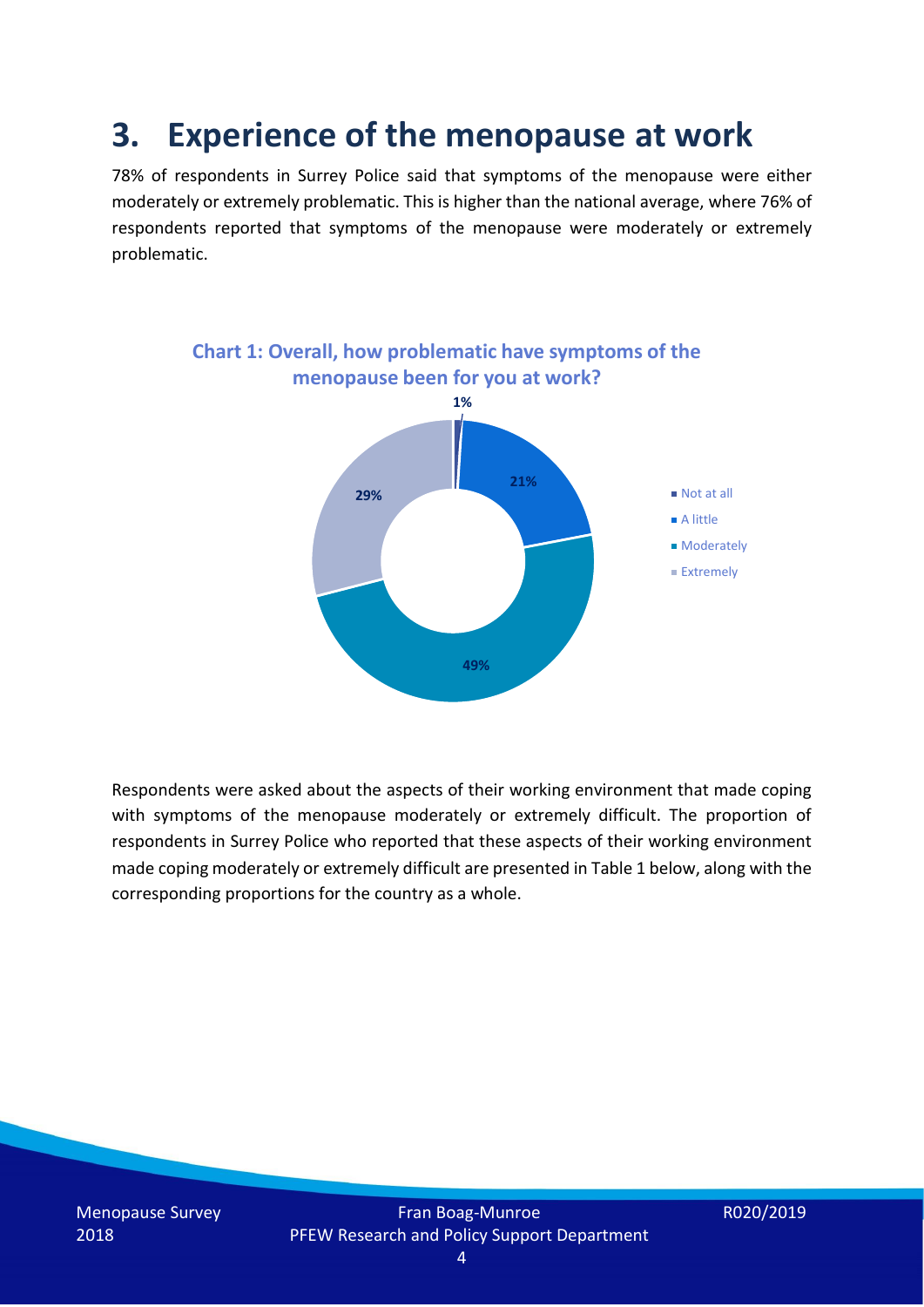Table 1: Aspects of the working environment (where applicable) that made coping with symptoms of the menopause moderately or extremely difficult

|                                   | <b>Surrey Police</b> | <b>National Sample</b> |
|-----------------------------------|----------------------|------------------------|
| <b>Recalling detailed</b>         | 47%                  | 50%                    |
| information                       |                      |                        |
| <b>Having to work shifts</b>      | 31%                  | 33%                    |
| <b>Having fixed working hours</b> | 22%                  | 20%                    |
| The temperature of your           | 62%                  | 61%                    |
| working environment               |                      |                        |
| Inadequate opportunity to         | 54%                  | 57%                    |
| control ventilation in your       |                      |                        |
| working environment               |                      |                        |
| Inadequate access to toilet       | 22%                  | 16%                    |
| <b>facilities</b>                 |                      |                        |
| <b>Shared offices/workspaces</b>  | 26%                  | 27%                    |
| The physical demands of           | 26%                  | 26%                    |
| the job                           |                      |                        |
| The design of uniforms            | 25%                  | 23%                    |
| The pressure of tight             | 32%                  | 32%                    |
| deadlines                         |                      |                        |
| <b>Your workload</b>              | 31%                  | 38%                    |
| <b>Not being office-based</b>     | 10%                  | 9%                     |
| <b>Having to make difficult</b>   | 21%                  | 26%                    |
| decisions within your job         |                      |                        |
| <b>Having to attend formal</b>    | 18%                  | 18%                    |
| meetings                          |                      |                        |
| <b>Having to maintain your</b>    | 21%                  | 18%                    |
| position for long periods         |                      |                        |
| without relief                    |                      |                        |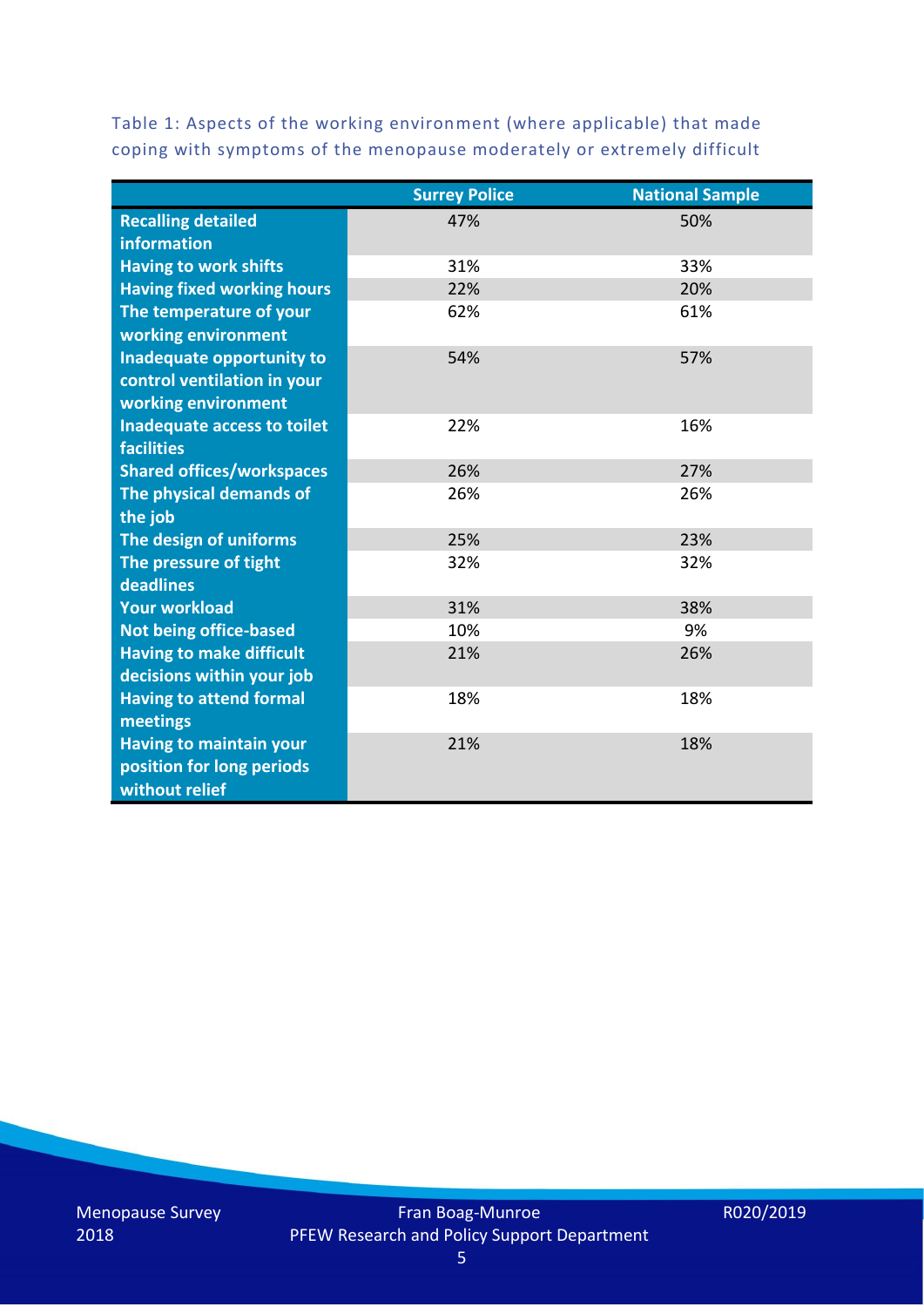### **4. Experiences of working during the**

### **menopause**

38% of respondents in Surrey Police said that they felt that their job performance had been negatively affected by the menopause. This is lower than the national sample, where 46% felt that their job performance had been negatively affected by the menopause.

28% of respondents felt that the menopause had negatively affected their manager's and colleagues' views on their competence at work. Within the national sample, 21% of respondents who had either gone through or were going through the menopause felt this way.

20% of respondents in Surrey Police said that they had considered leaving because they have found it difficult to deal with the menopause at work. This is the same asthe national average, where 20% of respondents said that they had considered leaving as a result of the menopause.



#### **Chart 2: Experiences of work as a result of the menopause**